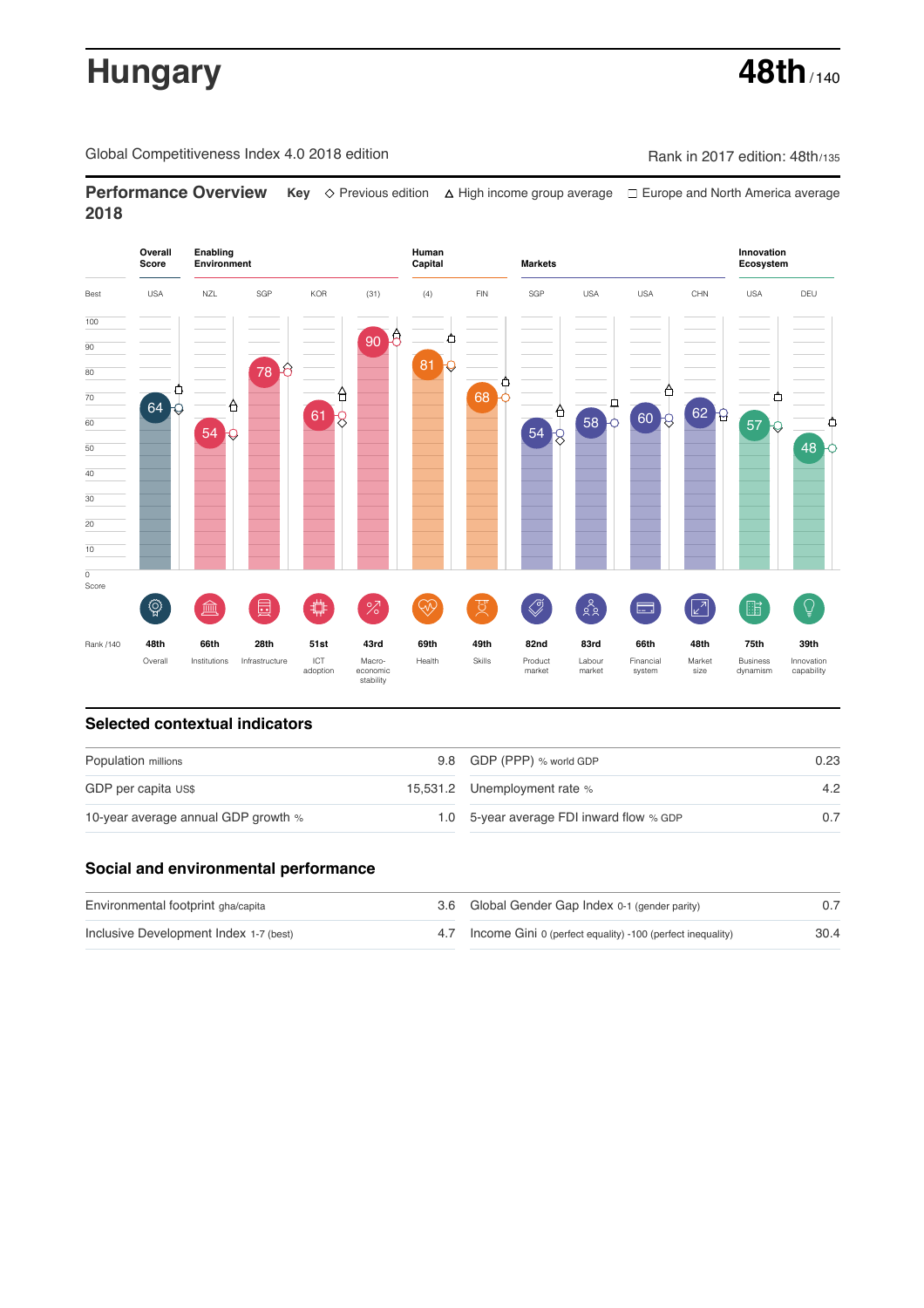### **Hungary 48th**/140

| <b>Index Component</b>                                                   | Value                        | Score *                  | Rank/140 | <b>Best Performer</b>       |
|--------------------------------------------------------------------------|------------------------------|--------------------------|----------|-----------------------------|
| 寙<br>Pillar 1: Institutions 0-100 (best)                                 |                              | 54.2 ↑                   | 66       | <b>New Zealand</b>          |
| Organized crime 1-7 (best)<br>1.01                                       | 5.0                          | 66.0 ↓                   | 63       | Finland                     |
| 1.02 Homicide rate /100,000 pop.                                         | 2.1                          | 94.7 ↑                   | 61       | Multiple (9)                |
| 1.03 Terrorism incidence 0 (very high) -100 (no incidence)               | 100.0                        | 100.0 $\uparrow$         | 48       | Multiple (24)               |
| 1.04 Reliability of police services 1-7 (best)                           | 4.4                          | 57.4 $\sqrt{ }$          | 69       | Finland                     |
| 1.05 Social capital 0-100 (high)                                         | 48.7                         | 48.7 ↑                   | 87       | Australia                   |
| 1.06 Budget transparency 0-100 (best)                                    | 57.7                         | $57.7 =$                 | 61       | Multiple (2)                |
| 1.07 Judicial independence 1-7 (best)                                    | 3.1                          | $34.4 \; \downarrow$     | 103      | Finland                     |
| 1.08 Efficiency of legal framework in challenging regulations 1-7 (best) | 2.1                          | 18.2 $\sqrt{ }$          | 134      | Finland                     |
| 1.09 Freedom of the press 0-100 (worst)                                  | 29.1                         | 70.9 ↓                   | 60       | Norway                      |
| 1.10 Burden of government regulation 1-7 (best)                          | 3.1                          | 34.6 ↑                   | 95       | Singapore                   |
| 1.11 Efficiency of legal framework in settling disputes 1-7 (best)       | 3.3                          | 38.4 ↑                   | 89       | Singapore                   |
| 1.12 E-Participation Index 0-1 (best)                                    | 0.71                         | 70.8 ↑                   | 66       | Multiple (3)                |
| 1.13 Future orientation of government 1-7 (best)                         | 3.3                          | 38.0 ↑                   | 96       | Singapore                   |
| 1.14 Incidence of corruption 0-100 (best)                                | 45.0                         | 45.0 ↓                   | 57       | New Zealand                 |
| 1.15 Property rights 1-7 (best)                                          | 3.8                          | 46.9 ↑                   | 108      | Finland                     |
| 1.16 Intellectual property protection 1-7 (best)                         | 4.0                          | 49.5 ↓                   | 76       | Finland                     |
| 1.17 Quality of land administration 0-30 (best)                          | 26.0                         | $86.7 =$                 | 15       | Singapore                   |
| 1.18 Strength of auditing and reporting standards 1-7 (best)             | 4.8                          | 62.8 ↑                   | 59       | Finland                     |
| 1.19 Conflict of interest regulation 0-10 (best)                         | 4.0                          | $40.0 =$                 | 121      | Multiple (2)                |
| 1.20 Shareholder governance 0-10 (best)                                  | 6.0                          | $60.0 =$                 | 56       | Kazakhstan                  |
| 員<br>Pillar 2: Infrastructure 0-100 (best)                               |                              | 78.4 ↓                   | 28       | Singapore                   |
| 2.01 Road connectivity index 0-100 (best)                                | 80.8                         | $80.8 =$                 | 28       | <b>United States</b>        |
| 2.02 Quality of roads 1-7 (best)                                         | 3.9                          | 48.2 ↓                   | 74       | Singapore                   |
| 2.03 Railroad density km of roads/square km                              | 83.3                         | $100.0 =$                | 6        | Multiple (20)               |
| 2.04 Efficiency of train services 1-7 (best)                             | 3.8                          | 46.4 ↓                   | 53       | Switzerland                 |
| 2.05 Airport connectivity score                                          | 52,147.1                     | 52.5 $\uparrow$          | 62       | Multiple (8)                |
| 2.06 Efficiency of air transport services 1-7 (best)                     | 4.1                          | 52.4 $\sqrt{ }$          | 87       | Singapore                   |
| 2.07 Liner Shipping Connectivity Index 0-157.1 (best)                    | n/a                          | n/a                      | n/a      | Multiple (4)                |
| 2.08 Efficiency of seaport services 1-7 (best)                           | 3.3                          | 38.5 $\sqrt{ }$          | 96       | Singapore                   |
| 2.09 Electrification rate % pop.                                         | 100.0                        | $100.0 =$                | 1        | Multiple (66)               |
| 2.10 Electric power transmission and distribution losses % output        | 8.4                          | $95.4$ 1                 | 52       | Multiple (9)                |
| 2.11 Exposure to unsafe drinking water % pop.                            | 6.6                          | $95.3 =$                 | 43       | Multiple (23)               |
| 2.12 Reliability of water supply 1-7 (best)                              | 6.0                          | 82.8 ↑                   | 33       | Switzerland                 |
| O<br>Pillar 3: ICT adoption 0-100 (best)                                 |                              | 61.0 $\uparrow$          | 51       | Korea, Rep.                 |
| 3.01 Mobile-cellular telephone subscriptions /100 pop.                   | 123.8                        | $100.0 =$                | 56       | Multiple (68)               |
| 3.02 Mobile-broadband subscriptions /100 pop.                            | 49.1                         | n/a                      | 96       | <b>United Arab Emirates</b> |
| 3.03 Fixed-broadband Internet subscriptions /100 pop.                    | 30.4                         | 60.8 ↑                   | 26       | Switzerland                 |
| 3.04 Fibre Internet subscriptions /100 pop.                              | 5.4                          | n/a                      | 33       | Korea, Rep.                 |
| 3.05 Internet users % pop.                                               | 79.3                         | 79.3 ↑                   | 33       | Iceland                     |
| ℅<br>Pillar 4: Macroeconomic stability 0-100 (best)                      | $\qquad \qquad \blacksquare$ | $90.0 \text{ } \uparrow$ | 43       | Multiple (31)               |
| 4.01 Inflation annual % change                                           | 1.4                          | 100.0 $\uparrow$         | 1        | Multiple (74)               |
| 4.02 Debt dynamics 0-100 (best)                                          | 80.0                         | $80.0 =$                 | 43       | Multiple (36)               |
| Qv<br>Pillar 5: Health 0-100 (best)                                      |                              | $80.7$ ↑                 | 69       | Multiple (4)                |
| 5.01 Healthy life expectancy years                                       | 65.8                         | 80.7 ↑                   | 68       | Multiple (4)                |
| 섯<br>Pillar 6: Skills 0-100 (best)                                       | $\overline{a}$               | 68.5 ↑                   | 49       | Finland                     |
| 6.01 Mean years of schooling Years                                       | 12.3                         | $81.8 =$                 | 25       | Finland                     |
| 6.02 Extent of staff training 1-7 (best)                                 | 3.6                          | 43.0 ↑                   | 100      | Switzerland                 |
| 6.03 Quality of vocational training 1-7 (best)                           | 3.3                          | 39.0 个                   | 123      | Switzerland                 |
| 6.04 Skillset of graduates 1-7 (best)                                    | 3.7                          | 44.9 ↑                   | 97       | Switzerland                 |
| 6.05 Digital skills among population 1-7 (best)                          | 3.5                          | 41.1 ተ                   | 115      | Sweden                      |
| 6.06 Ease of finding skilled employees 1-7 (best)                        | 2.9                          | 32.5 $\uparrow$          | 138      | <b>United States</b>        |
| 6.07 School life expectancy Years                                        | 15.1                         | 83.8 ↓                   | 50       | Multiple (9)                |
| 6.08 Critical thinking in teaching 1-7 (best)                            | 3.3                          | 38.4 ↑                   | 75       | <b>United States</b>        |
| 6.09 Pupil-to-teacher ratio in primary education Ratio                   | 10.8                         | 98.1 1                   | 13       | Multiple (6)                |